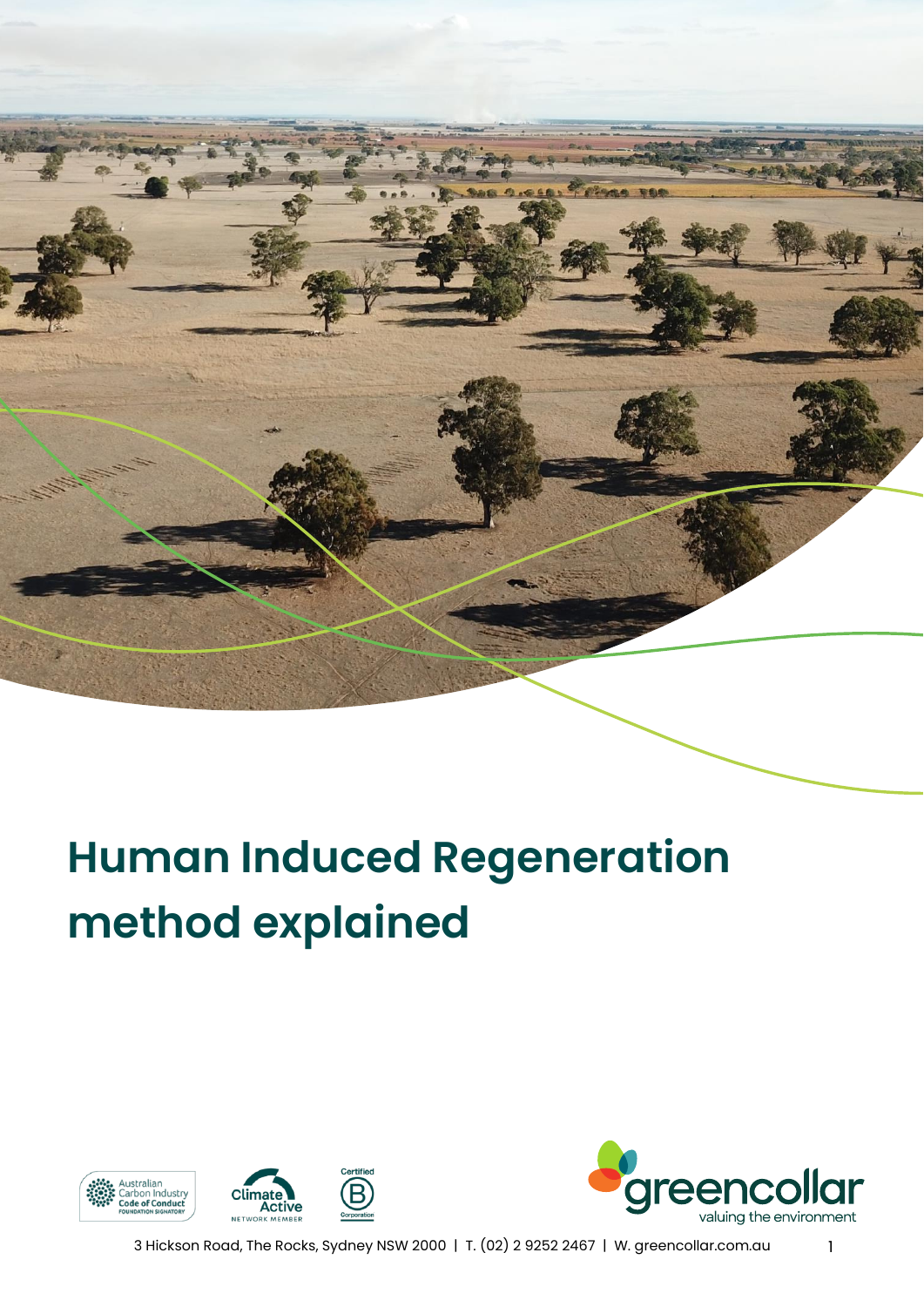#### Table of Contents

| <b>Introduction</b>                                                                                                                                                             | 3      |
|---------------------------------------------------------------------------------------------------------------------------------------------------------------------------------|--------|
| <b>Structure of the Australian carbon market</b>                                                                                                                                | 3      |
| Human induced regeneration (hir) and carbon abatement<br>What is HIR?                                                                                                           | 4<br>4 |
| HIR and measurement                                                                                                                                                             | 4      |
| Integrity standards                                                                                                                                                             | 5      |
| Establishing that a property is eligible for a HIR project                                                                                                                      | 5      |
| What is 'ground truthing'?                                                                                                                                                      | 6      |
| Timeline and measuring progress of projects                                                                                                                                     | 6      |
| Newness and additionality                                                                                                                                                       | 7      |
| <b>Criticisms and concerns raised over the effectiveness of HIR projects</b>                                                                                                    | 8      |
| The most basic criticism is that carbon credits are created out of thin air and really don't achieve anything                                                                   | 8      |
| Another over-arching criticism is that the method is not being carried out effectively                                                                                          | 9      |
| <b>Criticism 1:</b> Locations that cannot cannot grow forests are chosen for regeneration                                                                                       | 9      |
| <b>Criticism 2:</b> Pre-existing mature vegetation is being captured in the results                                                                                             | 11     |
| Criticism 3: The measurement of carbon abated and sequestered is either incorrectly captured in the CEA, or taken from the<br>entire property on which the project is being run | 11     |
| Criticism 4: HIR results that are attributed to additionality are actually a result of the impacts of rainfall and climate                                                      | 12     |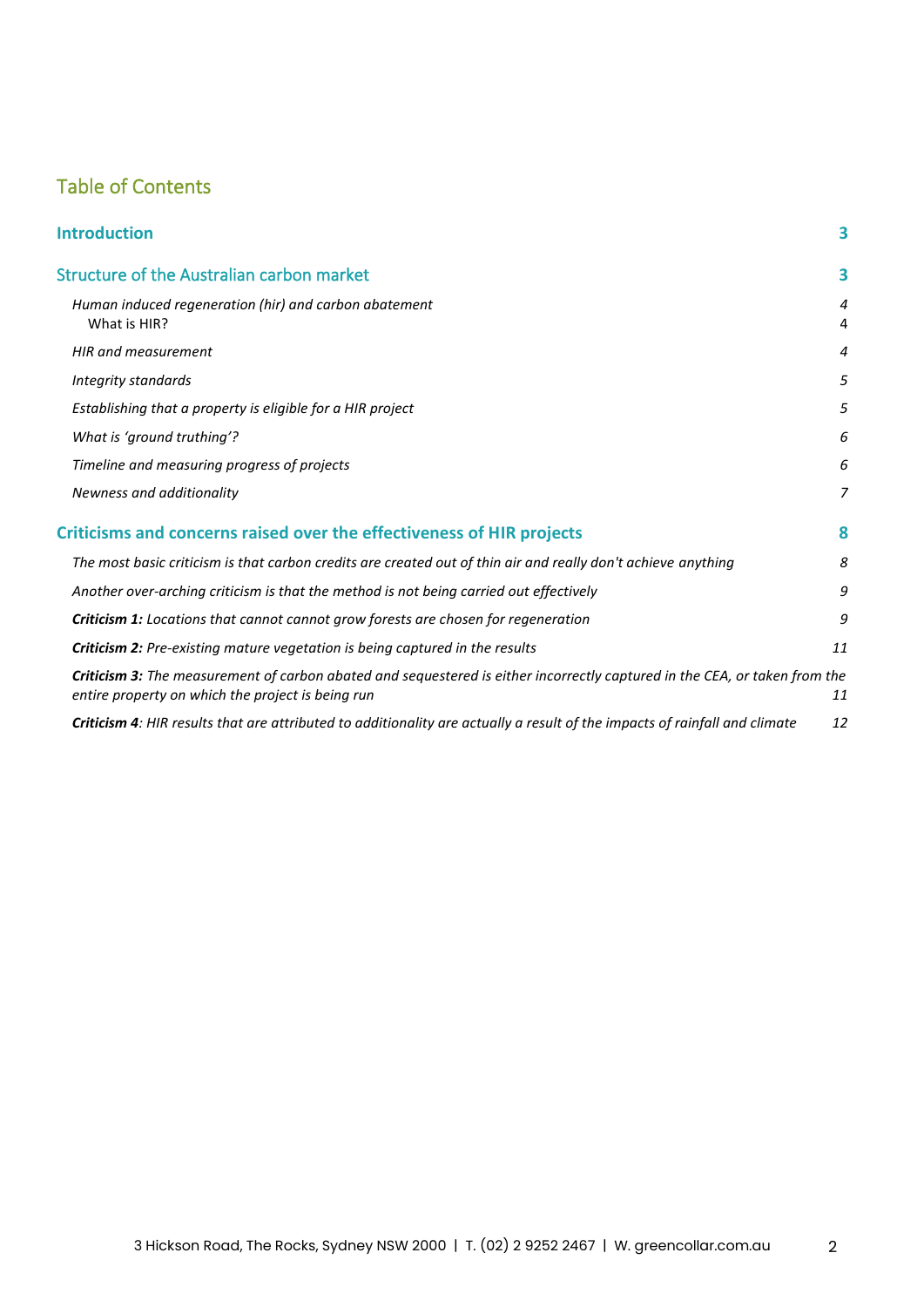#### <span id="page-2-0"></span>**Introduction**

Increasing the amount of carbon that is removed from the atmosphere and stored in vegetation and soil over time is one of many approaches that can be employed to help reduce emissions and tackle climate change. There are a myriad of approaches to removing carbon from the atmosphere, which deliver on this objective to varying degrees of scale.

The proven efficacy of any one of these methods is therefore reliant on the manner and extent to which the amount of carbon removed can be quantified.

In Australia, there are a number of these approaches that the Clean Energy Regulator (Regulator, or CER) accepts as being eligible - or approved - methods for carbon abatement (removing and reducing carbon [carbon dioxide] from the atmosphere) and sequestration (storing carbon) in vegetation or soil.

A specified approach becomes a methodology once the ways that carbon sequestration can be achieved and quantified are developed by the CER and then endorsed by the Emissions Reduction Assurance Committee (see below) to the Federal Minister for Energy and Emissions Reductions.

Once an eligible methodology has been used to generate and carbon abatement, the CER can issue one Australian Carbon Credit Unit (ACCU) for each one tonne of carbon1 shown to have been sequestered. In other words, calculation of the outputs, through compliance with the requirements of the method, is accepted as evidence that carbon abatement has taken place.

#### <span id="page-2-1"></span>Structure of the Australian carbon market

The Australian carbon market operates through a regulated scheme, established under the Carbon Credits (Carbon Farming Initiative) Act 2011 (CFI Act) and administered by the Clean Energy Regulator.

The issuance of ACCUs is governed by the CFI Act, the Carbon Credits (Carbon Farming Initiative) Regulations 2011 (CFI Regulations), and the Carbon Credits (Carbon Farming Initiative) Rule 2015 (CFI Rule).

The CFI Act sets out a rigorous process for the approval, review and revocation of methodologies. Methodologies are statutory instruments made by the Federal Minister for Energy and Emissions Reductions (Minister).

The CFI Act also establishes the Emissions Reduction Assurance Committee (ERAC) which has the role of reviewing methodologies, and making recommendations to the Minister as to whether the methodologies comply with the offsets integrity standards (explained below).

For further information please refer to the CMI's [Integrity in the Australian Carbon Market Explainer.](https://carbonmarketinstitute.org/app/uploads/2022/04/Explainer-Integrity-in-Australias-Carbon-Market.pdf)

 $1$  Each ACCU issued actually represents one tonne of 'carbon dioxide equivalent (tCO2-e)' stored or avoided by a project. In this document, CO2-e has been shortened to 'carbon' for ease of explanation. CO2-e is a measure of greenhouse gas emissions. Greenhouse gas emissions are measured as kilotonnes of CO2-e. This means that the amount of a greenhouse gas that a business emits is measured as an equivalent amount of carbon dioxide which has a global warming potential of one. For example, one tonne of methane released into the atmosphere will cause the same amount of global warming as 25 tonnes of carbon dioxide. So, the one tonne of methane is expressed as 25 tonnes of carbon dioxide equivalence, or 25 t CO2-e. (http://www.cleanenergyregulator.gov.au/NGER/About-the-National-Greenhouse-and-Energy-Reportingscheme/Greenhouse-gases-and-energy)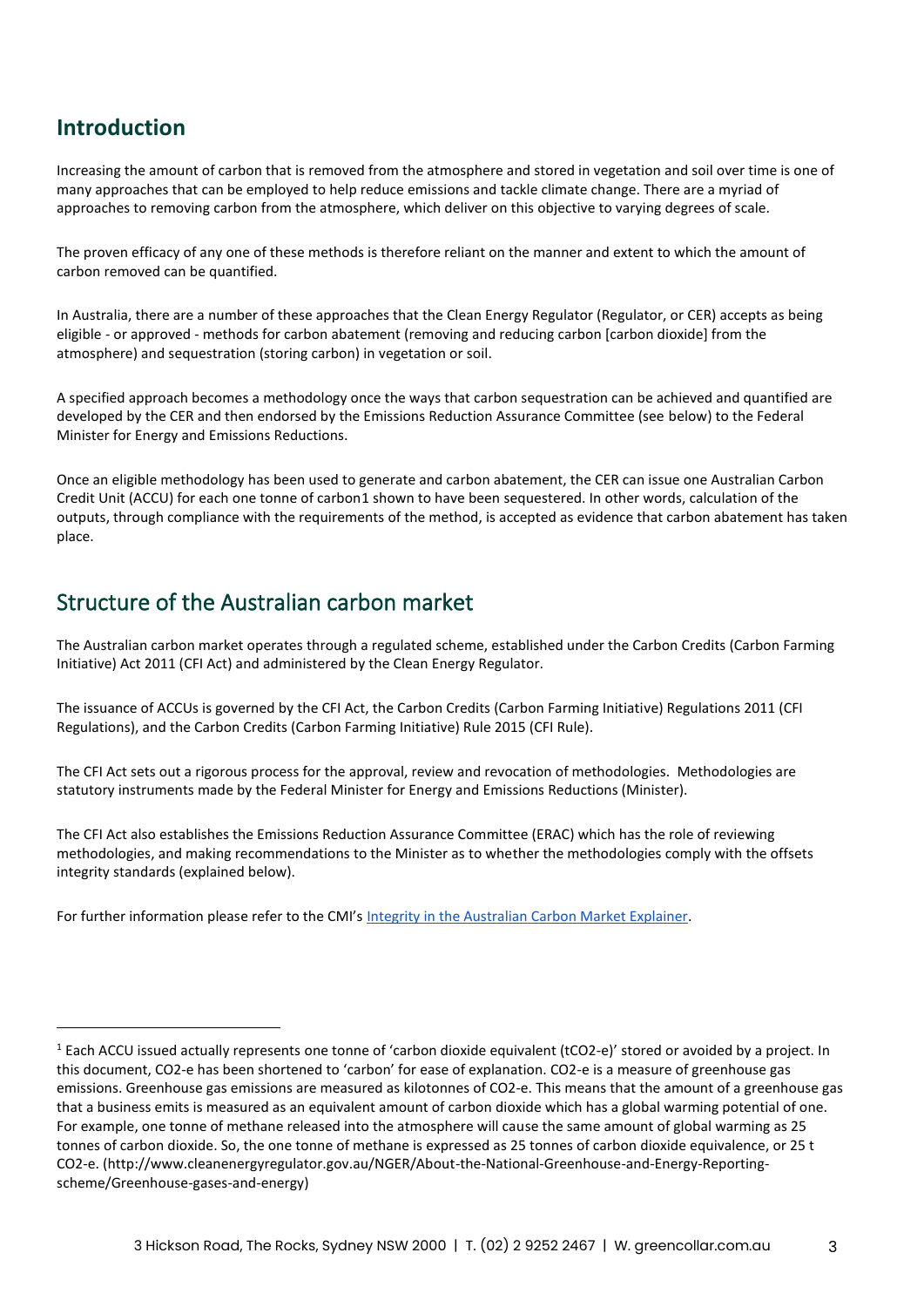## <span id="page-3-0"></span>Human induced regeneration (hir) and carbon abatement

#### <span id="page-3-1"></span>What is HIR?

Human Induced Regeneration (HIR) projects are designed to regenerate parts of a property where vegetation has previously been suppressed by at least one of the following; unmanaged livestock grazing, feral animal activity, plants not native to the area or the mechanical and/or chemical destruction of regrowth. Essentially, these projects operate by adjusting land management practices so that the native vegetation can regenerate and therefore store (abate and sequester) carbon.

Though HIR projects are primarily run for the purposes of carbon abatement, they also provide the secondary or co-benefit of rehabilitating and improving the agricultural properties on which they are conducted.

To be eligible under the ERF, HIR projects must involve one or more of five activities:

- 1. management of the timing and extent of livestock grazing;
- 2. exclusion of livestock and taking reasonable steps to keep livestock excluded;
- 3. management of feral animals;
- 4. management of plants that are not native to the project area; or
- 5. cessation of the mechanical or chemical destruction of regrowth.

Though, along with other Emissions Reduction Fund (ERF) projects, HIR is part of a suite of eligible methods that each make an important contribution to the global fight against climate change, these approaches are not designed or intended to be the only solution.

Australia's carbon credit scheme is widely considered to be world-leading. This is partly because it requires that each project be verified by independent audit and external review so that the level of regeneration and carbon abatement being achieved can be demonstrated and recorded against the outcomes projected at the beginning. At the same time, these checks and balances also provide assurances that can encourage new entrants, as well as provide learning and improvement opportunities for those already participating. Ultimately, this system of scrutiny contributes to the high level of integrity associated with Australia's overall carbon credits system.

#### <span id="page-3-2"></span>HIR and measurement

The amount of carbon sequestered under the HIR method is quantified using the Full Carbon Accounting Model (FullCAM), a computer simulation tool for determining Australia's greenhouse gas emissions from the land sector. The FullCAM model determines the changes in amounts of carbon stored in ecosystems by combining data about changes in land (and canopy) cover, land use/management, climate, and primary (plant) productivity over time to calculate the amounts of carbon being abated.

Though HIR activities are typically implemented at the paddock scale (i.e. per paddock) across large parts of a landholder's entire property, abatement quantification and crediting is restricted to specified smaller areas on the property called **'carbon estimation areas' (CEAs)**. These are the defined portions (spatial areas) of land that meet each of the specific requirements of the methodology. These portions of land constitute the actual HIR project area. These CEAs are closely monitored to gather evidence of the amount of carbon being sequestered, and are the only areas on the entire property that contribute to the calculation of carbon credits. This is despite the fact that, with the same activities being carried out across the other large areas of the property, carbon is also being sequestered outside of the CEA boundaries. These parts of the property, which are often managed the same way as the CEAs, are effectively buffers. Together, they and the CEAs constitute the **project area.** Sometimes this can be the entire property from boundary to boundary.

Additionally, only certain outcomes that result in carbon being sequestered, as part of HIR, are quantified - for example, increases in the live and debris biomass. Other outcomes from implementing HIR project activities may result in carbon sequestration (such as increased soil carbon) in a CEA, but cannot be included in abatement estimations, according to the accounting rules for this method.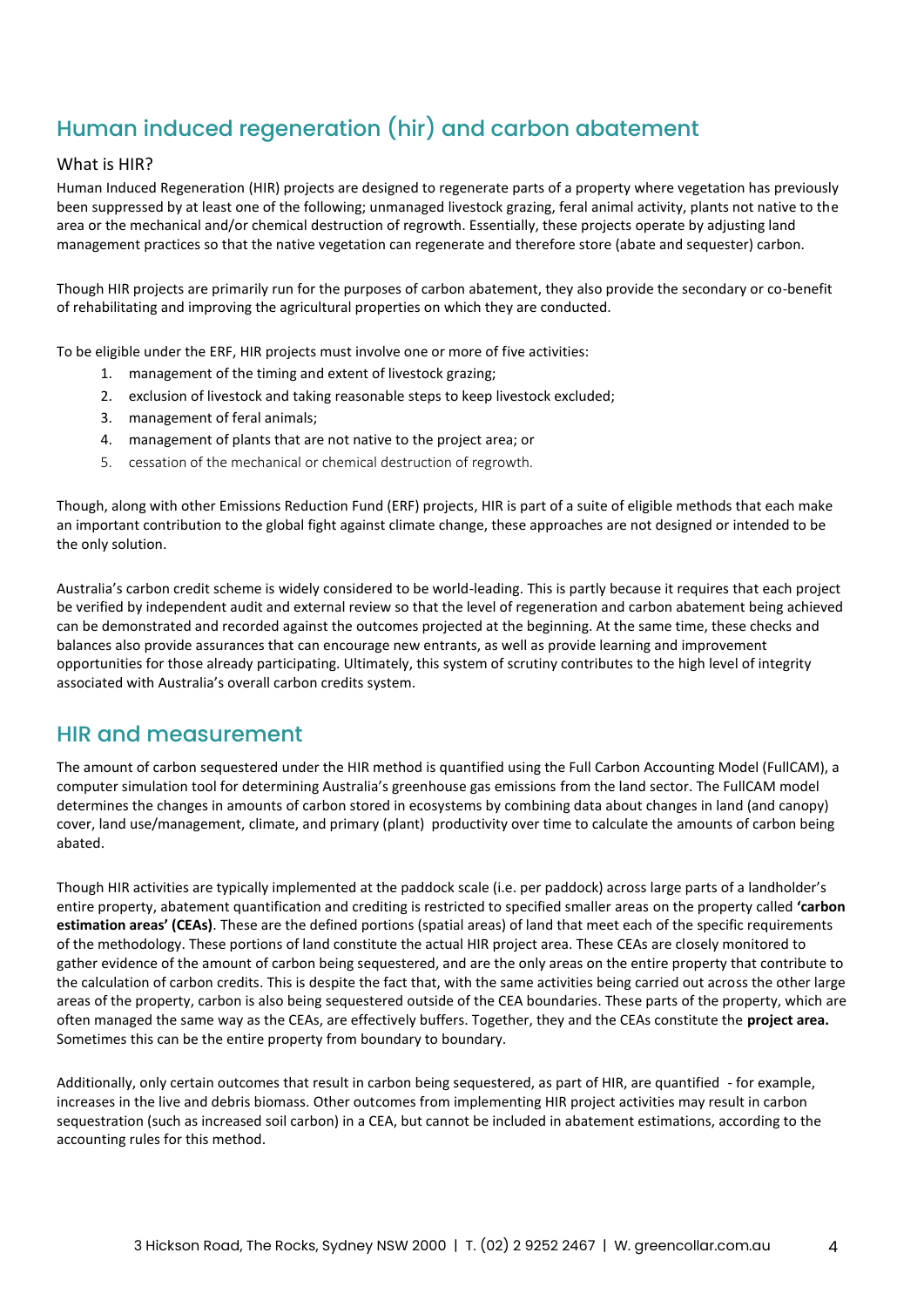These strict assessment criteria mean that the calculated amount of carbon abated under the HIR method should be conservative in nature ie, it is designed to be understated. ACCUs are generated following the submission and approval of an offsets report which outlines the calculations used to determine the amount of abatement that has been achieved by the project activities. These reports are produced at intervals throughout the project's life cycle and are assessed by the CER against specific criteria, including that the project activities and abatement calculations have been carried out in accordance with the methodology.

These reports are audited by independent, third-party auditors, and the audit provided to the CER as well. The CER also has the power to commission an audit of a project at any time.

#### <span id="page-4-0"></span>Integrity standards

Conservative estimates, projections and assumptions - which ultimately combine and feed into conservative measurements are one of the six criteria, or 'integrity standards', that abatement and sequestration methods must comply with in order for the CER to continue to accept them as being eligible.

Conservative measurement is one of the criteria that ensures the amount of carbon the method claims to abate and sequester is not overstated or inflated. This means that there is high assurance and confidence that the method is doing what it says it does, and that ACCU buyers are getting what they pay for, i.e., a tonne of carbon emissions being removed from our atmosphere per credit.

The six offsets integrity standards are:

- 1. **Eligible carbon abatement** carbon abatement achieved under the method should be able to be used to meet Australia's international mitigation obligations, i.e., the abatement credited under the method should be from carbon sources and sinks that Australia accounts for under the Kyoto Protocol and Paris Agreement which is the case with HIR;
- 2. **Evidence-based** development and design of the method must be supported by clear, convincing, robust evidence of the impact of the abatement activity on emissions and removals;
- 3. **Measurable and verifiable** the method must contain rigorous and reliable ways for all carbon removals, emissions reductions and emissions released by the project to be measured or estimated, and be robustly verified;
- 4. **Project emissions** carbon emissions released by the project as a direct or indirect result of activities to run abatement and sequestration methods should be deducted;
- 5. **Conservative** in the spirit of caution and avoidance of overstating outcomes: estimates, projections and assumptions should be conservative so that, ultimately, measurements and outcomes are as well;
- 6. **Additionality** it should be demonstrable that the carbon abatement are a result of application of the method (at least one of the five eligible HIR activities, described earlier) and would not have happened in the ordinary course of events: i.e., the activities that constitute the method have caused the abatement to take place - and if they had not been undertaken, carbon abatement and sequestration would not have happened.

#### <span id="page-4-1"></span>Establishing that a property is eligible for a HIR project

For a project to be considered eligible for the HIR method, it must be demonstrated that the areas being proposed as CEAs have not been forest (defined as 2m in height and covering 0.2ha) at any point during the preceding 10 years. This decade is referred to as the **baseline period**.

Documentary evidence in support of the baseline period must be submitted to the CER, demonstrating that growth of forest in the area of land has been suppressed by either domestic stock, feral animals, invasive non-native weed species or mechanical or chemical clearing.

It is important to note that the way in which baseline suppression of vegetation can be proved differs from project to project, according to a host of circumstances and variables that vary from property to property.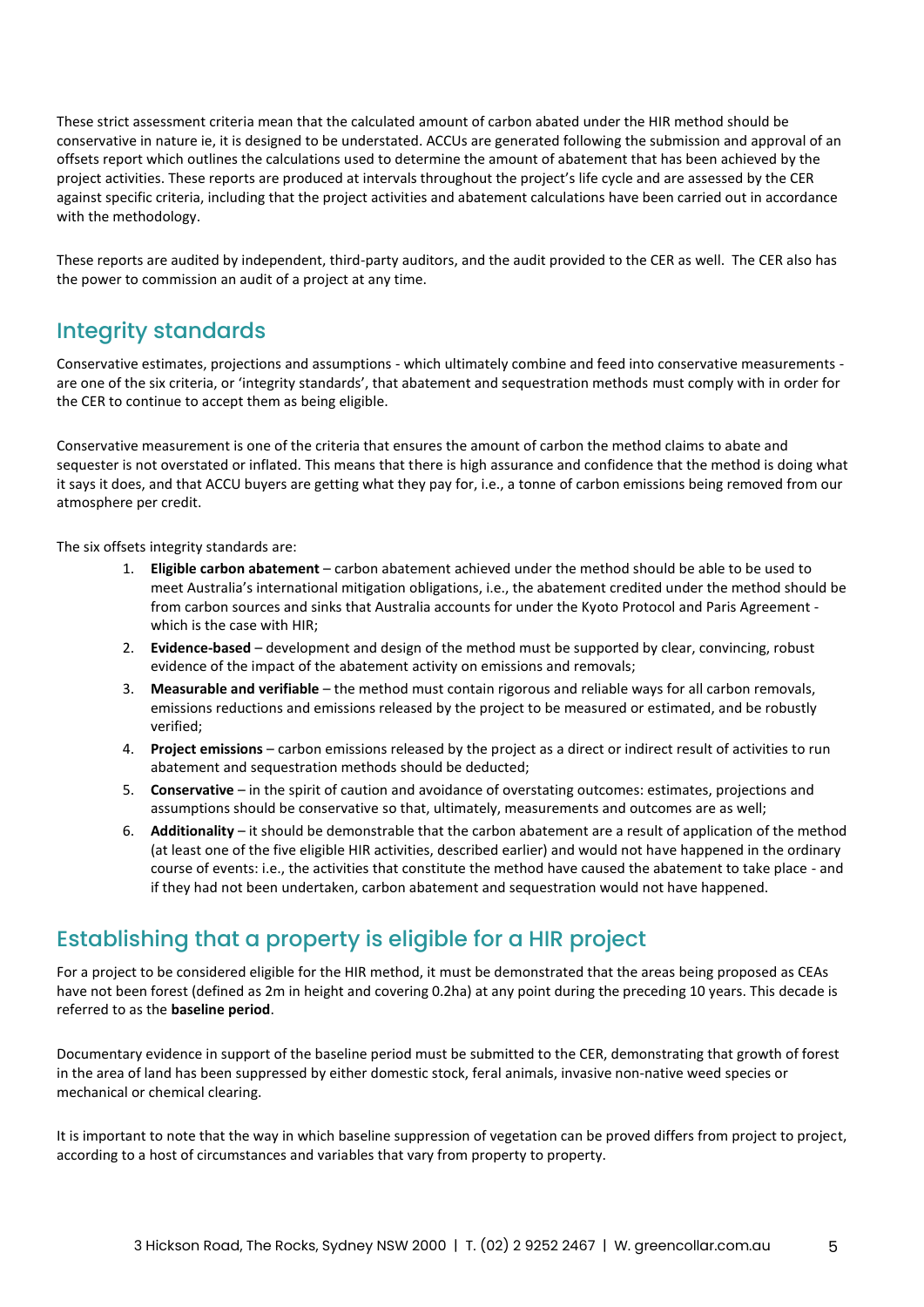At the same time, in order for an HIR project to be eligible, the area must contain some level of vegetation to evidence that there is '**forest potential**'. The ERF considers at least 5% canopy cover per 1000ha at the time of initial report to be an indicator that the area has the capacity to adequately regenerate and therefore be a CEA - that it has forest potential.

They are then managed in a way that ensures '**forest cover**' (i.e. 20% canopy cover) is achieved within 15-20 years.

This is done by implementing a '**management plan**' for the CEAs in the project, which will feature at least one of the five activities that the ERF considers makes a project eligible.

#### <span id="page-5-0"></span>What is 'ground truthing'?

At the commencement of project planning, a landholder's property is assessed to determine which areas may have existing forest cover (and must therefore be excluded) and which may be eligible to be a CEA. To achieve this, the property is divided into different strata based on the level of canopy cover and likeliness of supporting vegetation. HIR Guidelines, released by the CER in 2019, require this process to be completed using satellite imagery.<sup>2</sup>

Ground truthing surveys are carried out in the field by GreenCollar to validate the satellite stratification.

The satellite stratification is further divided into survey plots that represent the variation in the landscape, where data about total stem count, count of stems over 2m, count of stems below 2m of species with forest potential, and count of stems below 2m of species without forest potential is recorded.

If any of these assessments prove different to the satellite classification, further information is recorded, for use in potential re-classification. This includes stem count, age-structure, species mix, size, connectivity, field photos and field comments. Once reclassified, this information is then used to refine and provide quality control for the entire classification, measurement and forecasting process.

Further assessment of canopy cover, mapping accuracy, and biophysical risk (terrestrial carbon cycle disturbances such as fire, drought, heat stress and variable grazing pressures) is also undertaken before this process is complete.

Ground truthing usually takes two to three weeks to ensure robust data collection and is dedicated to ensuring accuracy, rigour and integrity in HIR projects.

GreenCollar takes this aspect of project design and management very seriously and has concerns that some other operators do not execute this aspect of a project with the same level of rigour, in terms of execution or time. The ultimate risk is that the integrity of the carbon farming sector suffers.

#### <span id="page-5-1"></span>Timeline and measuring progress of projects

CFI legislation dictates that a project will be credited for 25 years from the date on which the project is registered with the CER (the **crediting period**). This date is the project start date (PSD), before which no project activities, which will result in the regeneration to be measured, have commenced<sup>3</sup>.

The **model start date (MSD)** is the date when sufficient regeneration has occurred to demonstrate forest potential.

<sup>&</sup>lt;sup>2</sup> Since 2019 (via a CFI Rule change and release of regulatory guidance) it has become a formal requirement for; a) the final CEA boundaries reported on in the initial crediting application to be verified by on-ground data collection, and b) CEAs to meet regeneration performance benchmarks in order to ensure the FullCAM calculations and thus credits are aligned with the genuine carbon abatement occuring on the ground. These performance benchmarks (see gateway checks, below ) are assessed via canopy cover percentage thresholds at different spatial scales dependent on the age of the project.

<sup>3</sup> [Make sure your timing is right A guide to crediting, reporting, delivery and permanence periods V 2. July 2016](http://www.cleanenergyregulator.gov.au/DocumentAssets/Documents/Make%20sure%20your%20timing%20is%20right%20information%20sheet.pdf)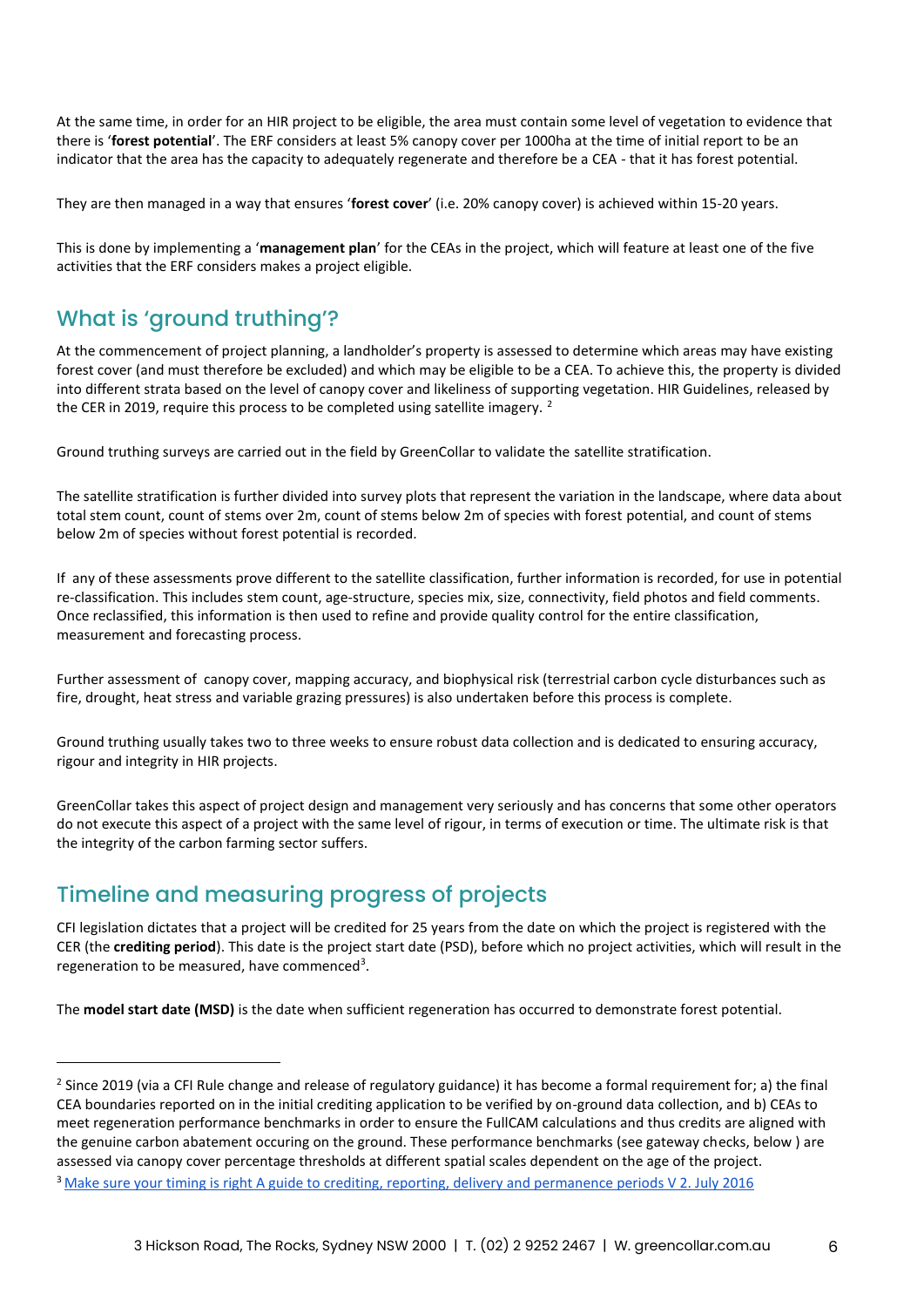The MSD is the zero point for the CEA against which subsequent levels of regeneration (canopy cover) are compared.

Further, final project design and therefore, a final abatement forecast, cannot be completed until after a comprehensive ground truthing survey is conducted, as evidence of the baseline picture on the PSD and MSD.

The main technical goal of HIR projects is to achieve an evenly distributed canopy cover of 20% of each hectare of the CEA. This must be achieved by year 15-20 of the 25-year crediting period and is measured against benchmarks at five year intervals.

Canopy cover assessments, or 'gateway' checks, are conducted six, 10 and 15 years after the MSD. At these gateway check points, measurement of regeneration must show a minimum of:

- at six years: at least 7.5% of every 100ha of the CEA must have canopy cover
- at 10 years: at least 10% of every 10ha of the CEA must have canopy cover
- at 15 years: at least 20% of every 0.2ha of the CEA must have canopy cover and this must apply to 90% of the entire CEA (using 90% instead of 100% allows for a margin of error).

If the gateway checks find that the growth forecasts for a CEA have not eventuated, these areas of land may be excluded from the project. Though, in cases where the CEA has been exposed to events such as fire or drought, which have caused the shortcoming, a growth pause may be granted. This would mean the CEA is granted a set period of years to catch up to the forecast, setting the project back by the same period. In this regard, it is imperative that to get CEA design right at the outset.

Increases in forest canopy must be demonstrably attributable to activity that has taken place as part of the HIR project. Any regeneration that would have happened without the project is not eligible to generate abatement under the current methodology. On this basis, these activities need to pass the tests of newness and additionality.

At the conclusion of the 25 years crediting period, the project continues through its '**permanence period**'. This is the period over which carbon must continue to be maintained in the CEA at the same level, ordinarily 100 years including the crediting period. Another way of looking at this is that the permanence period is the period of time during which this area of land is protected and only used for these project activities. (If the project chooses to limit the length of the permanence period to 25 years, it will incur a 20% reduction in the carbon credits it can see issued.) <sup>4</sup>

#### <span id="page-6-0"></span>Newness and additionality

The ERF is only intended to fund new carbon abatement and sequestration projects, which does not include activities that may have already been under way before the PSD.

For the purposes of establishing newness and additionality, a distinction needs to be made between the business as usual activities, which were undertaken during the baseline period, and those that will be undertaken as part of the HIR project.

On this basis, evidence that might demonstrate this 'newness', from the PSD onwards, might include:

- a carbon management plan which outlines the intended changes to be implemented as part of the project;
- evidence of infrastructure upgrades (boundaries/ waters/ trap yards);

<sup>&</sup>lt;sup>4</sup> Carbon stored in vegetation and soils can be released back into the atmosphere by man-made or natural events, thereby reversing the environmental benefit of the sequestration project. Sequestration is regarded as permanent if it is maintained on a net basis for 100 years. A risk of reversal buffer applies to all sequestration projects and reduces the carbon abatement issued during a reporting period by 5 per cent. This means that for every 100 tonnes of carbon stored by a sequestration project only 95 Australian carbon credit units will be issued, instead of 100 if the project is a 100-year permanence period project. A further 20 per cent deduction of Australian carbon credit units will be made for 25-year permanence period projects. [\(http://www.cleanenergyregulator.gov.au/ERF/Choosing-a-project-type/Opportunities-for-the-land-sector/Risk-of](http://www.cleanenergyregulator.gov.au/ERF/Choosing-a-project-type/Opportunities-for-the-land-sector/Risk-of-reversal-buffer)[reversal-buffer](http://www.cleanenergyregulator.gov.au/ERF/Choosing-a-project-type/Opportunities-for-the-land-sector/Risk-of-reversal-buffer) )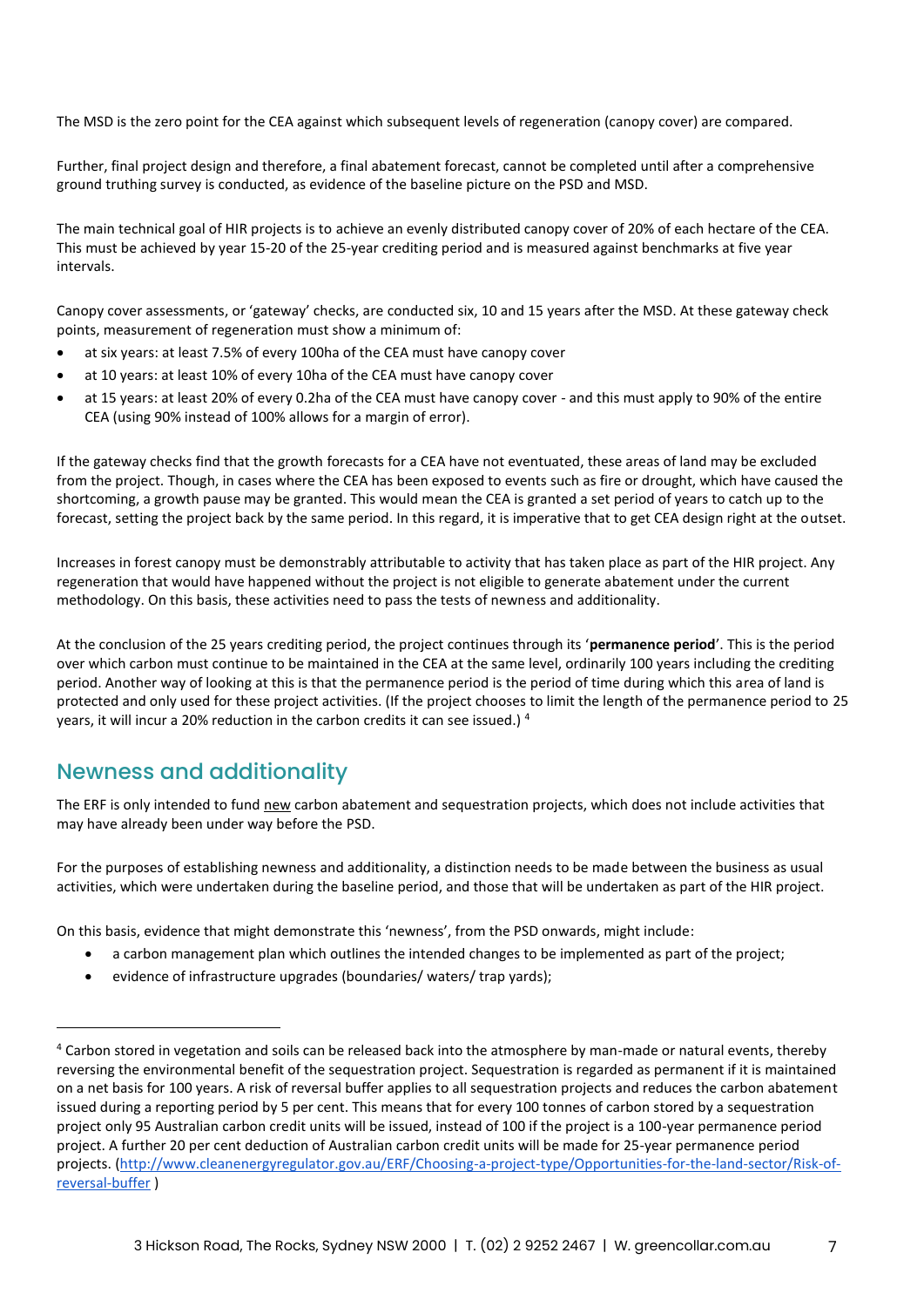- reductions or changes in stocking rates and grazing management (eg. grazing management plans that define the timing and extent of HIR grazing activity);
- maps showing proposed upgrades; and/or
- evidence of increases in goat or feral animal harvesting.

In order to satisfy the requirement of additionality, not only must an activity or land management change be 'new', but in ordinary circumstances:

- it should be demonstrable that the land management changes would not have occurred without the HIR project;
- the changes should not be required by law or government mandate; and
- the changes should not be something that is carried out under a local, state or Commonwealth government program or scheme.

This will show that they are 'additional' to normal or required practices.

# <span id="page-7-0"></span>**Criticisms and concerns raised over the effectiveness of HIR projects**

Despite these standards and processes put in place to produce and evidence integrity, criticisms remain.

#### <span id="page-7-1"></span>The most basic criticism is that carbon credits are created out of thin air and really don't achieve anything

The ACCU-producing projects run by GreenCollar with partner landholders produce and record evidence on an ongoing basis. This evidence demonstrates, not only the tangible existence of carbon abatement and sequestration, but the very high integrity of the projects. They are rigorously measured, reviewed and audited throughout - subjected to ongoing scientific and regulator scrutiny.

This rigour starts at the beginning. An HIR project cannot meet eligibility requirements unless it can provide evidence that, during the baseline period, the growth of forest cover had been suppressed by either domestic stock, feral animals, invasive non-native weed species or mechanical or chemical clearing. Then, a **management plan** is put in place to guide the achievement of 'forest cover' within the first 15 years of the 25 year project. This is a plan to target, reduce and manage the suppression factors that have characterised the baseline period, as well as to ensure that the growth that has been forecast takes place as the project proceeds. It is at this point that ground truthing is usually undertaken in order to record the actual profile of vegetation in the CEA.

As one ACCU represents one tonne of carbon removed from the atmosphere, in order for issuance to take place, the method requires data collection, validation, independent auditing and reporting to the Clean Energy Regulator. This occurs throughout the life of the project.

In addition to regular auditing, the 5-year 'gateway checks' ensure that tree growth and carbon abatement capacity have been correctly estimated, are taking place as forecast, and that there hasn't been removal or destruction by fire. These are rigorous, regular and robust checks on the scientific performance of the projects, the accounting for the removal of carbon from the atmosphere and the correct issuance of ACCU as consideration for that work.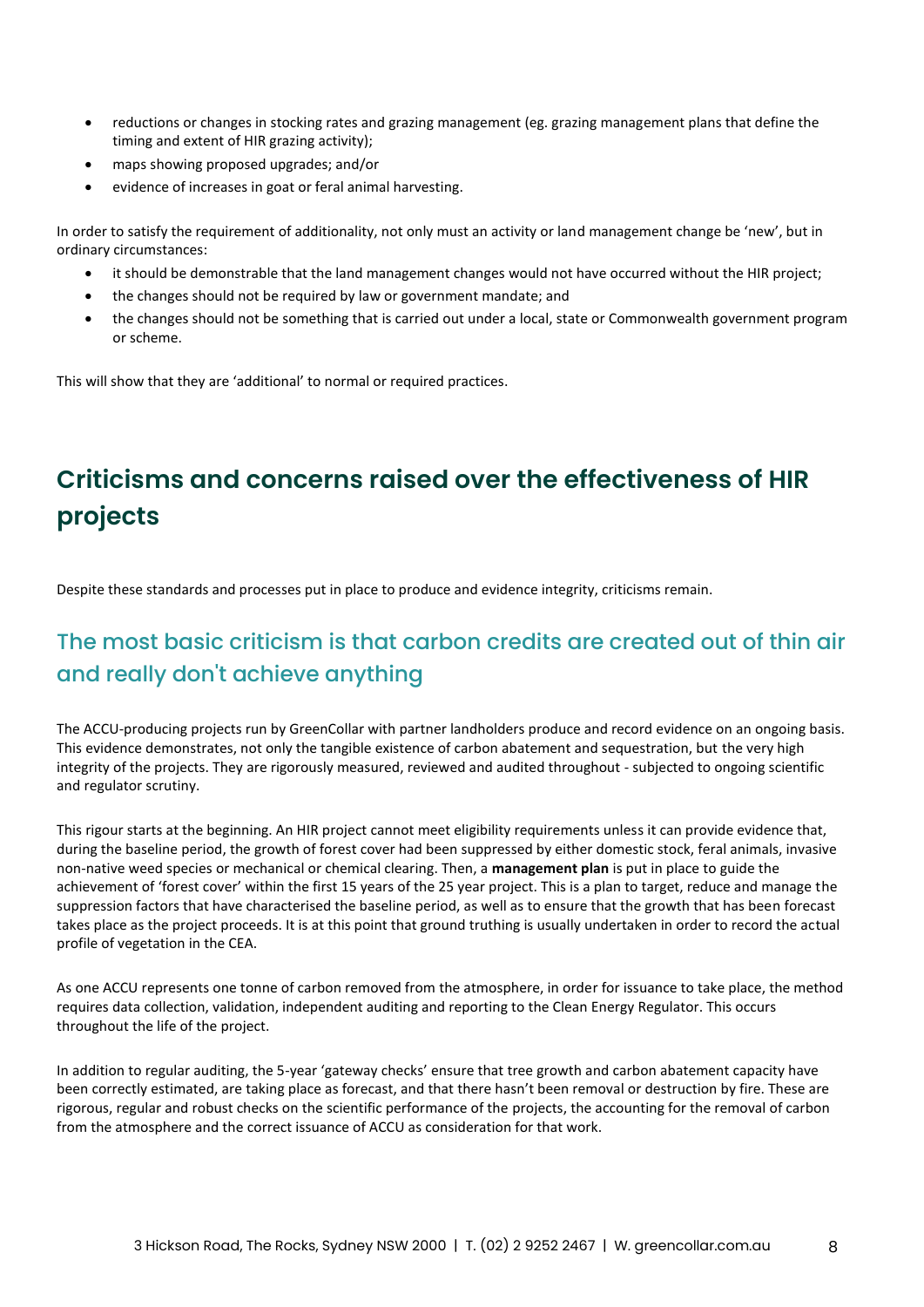For example, in terms of HIR projects: GreenCollar's experienced team invest significant time and resources in developing the science-based evidence needed for assessment by independent auditors, who take an average of 100 hours and six-weeks to analyse project information and undertake on-land assessments before assurance can be achieved and ACCUs issued.

This data collection, validation and verification in relation to the on-ground projects act as integrity measures in addition to the protections built into HIR method itself.

GreenCollar has a 100% compliance conclusion record by independent<sup>5</sup> auditors across all projects. On this basis, we are confident of the robustness of our own science-based approach to project efficacy, monitoring and reporting, and the high integrity of our own projects.

#### <span id="page-8-0"></span>Another over-arching criticism is that the method is not being carried out effectively

Because existing HIR and other ERF projects have provided and continue to provide an important contribution to the global fight against climate change, it is in everyone's interests that these projects do what they say they are going to do. It is imperative that the industry encourages and learns from scrutiny of methods, projects and accounting. It is this external, independent review and scrutiny which underpins the integrity of Australia's world leading system.

At the same time, it is important that criticism and media commentary emanates from a proper and correct understanding of the scientific basis of the models, and actual data, rather than from conjecture and misunderstanding.

ACCUs are generated using scientifically founded and independently verified processes and procedures. These processes and procedures - indeed the overall method itself - have been rigorously interrogated, improved and reported upon in recent years, with the outcome in each case being strong positive endorsement and validation of integrity.

Criticism that the method is not being carried out correctly essentially encompasses a number of key points:

- that the vegetation in the project location and CEA at baseline is either: not consistent with being able to regenerate; or too vulnerable to pressures that would prevent it doing so over the crediting period and the permanency period;
	- o in other words, locations that cannot grow forest are chosen for regeneration;
- that pre-existing mature vegetation is being captured in the results;
- that measurement of carbon abated and sequestered is either: incorrectly captured in the CEA; or taken from the entirety of the property on which the project is being run; or
- that HIR results that are attributed to additionality are actually a result of the impacts of rainfall and climate.

#### <span id="page-8-1"></span>Criticism 1: Locations that cannot cannot grow forests are chosen for regeneration

This criticism contends that the vegetation in the project location and CEA at baseline is either:

- not consistent with being able to regenerate; or
- too vulnerable to pressures that would prevent it doing so over the crediting period and the permanence period.

In reality, this is unlikely to be the case because an area of land found to consist of this sort of vegetation would either mean that it would have to be disqualified from being a CEA at the outset, through ground truthing, or removed from the carbon project when a gateway check is performed.

<sup>5</sup> [About the National Greenhouse and Energy Reporting scheme](http://www.cleanenergyregulator.gov.au/NGER/About-the-National-Greenhouse-and-Energy-Reporting-scheme)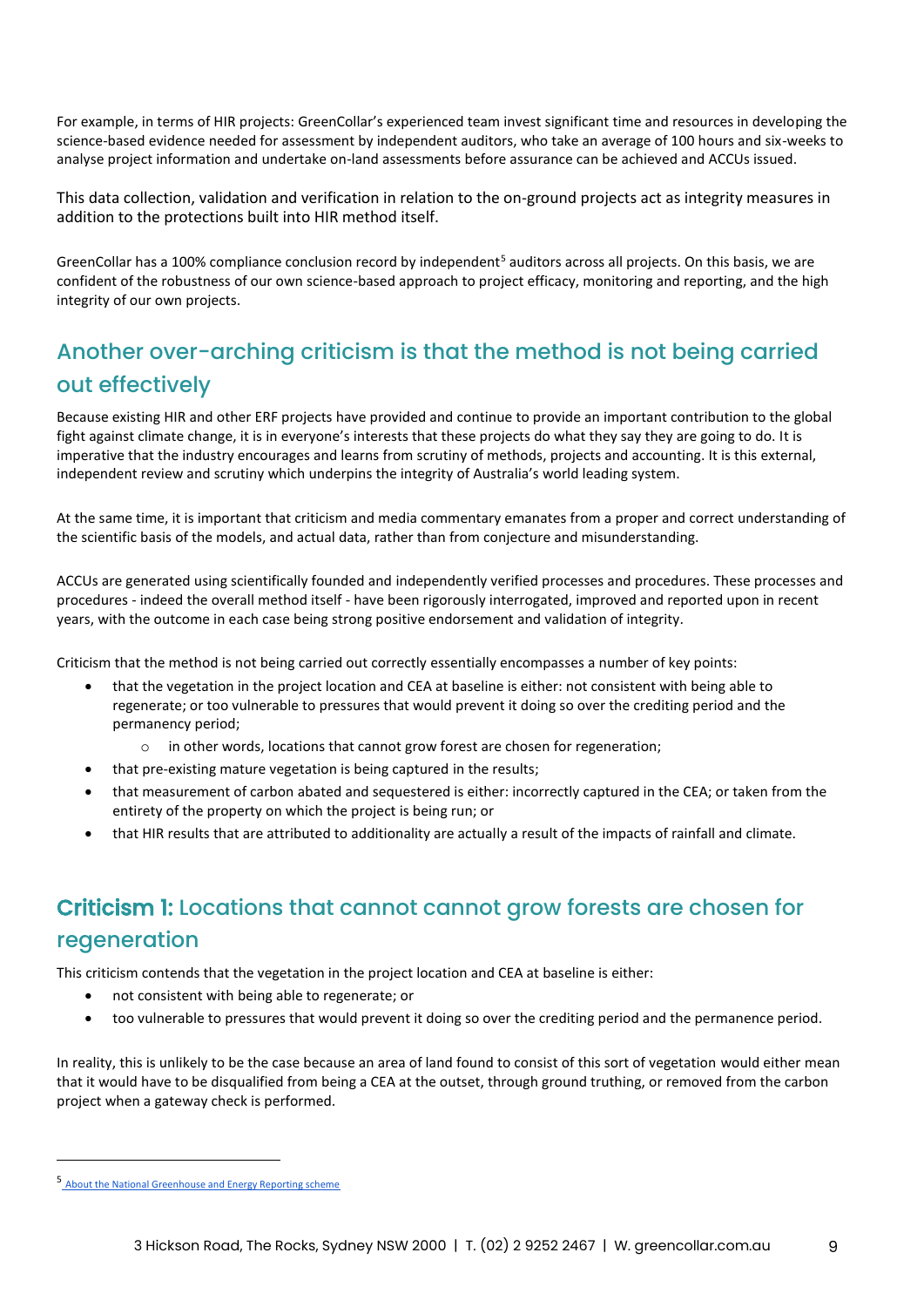At the outset of the project, the model used to qualify an area of land as a CEA under the HIR method specifically requires that a certain amount of vegetation be present at the beginning of the project in order to establish that it actually has the capacity to regenerate.

The three core requirements are that the area of land:

- 1. has "**forest potential**" this means that at the start of the project, the land has some trees;
- 2. is not completely bare specifically, this requires that it has at least 5 tonnes of biomass per hectare at the start of the project (5% canopy cover); and
- 3. is reasonably likely to achieve "**forest cover**" (i.e. a minimum of 20% canopy cover, which is at least 2 metres high over a minimum area of 0.2 hectares) by year 15.

Then, when the HIR carbon project commences, the management plan is put in place to target, reduce and manage suppression factors with the aim of achieving "forest cover" within the first 15 years of the 25 year project.

Additionally, research has been conducted to interrogate the extent to which the features of the method, and their application, protect against factors, or risks, that would cause this vegetation not to regenerate.

Research released by the CSIRO in 2020, entitled '*Technical review of physical risks to carbon sequestration under the Emissions Reduction Fund (ERF): Final Report to the Climate Change Authority'* found the two methods devoted to the reestablishment of native forest cover, including HIR, are highly robust with strong integrity:

"The key stage of vulnerability for these projects is during the establishment and early years of growth. The embedded methodological requirements of having to demonstrate a potential for forest cover to be achieved (through e.g. evidence of seedlings or young regrowth), and for having to demonstrate advancement of the vegetation towards forest cover over time, provides strong mitigation against the impacts of climate change on the vulnerable early stages of regeneration."

In other words, the processes in the method which, when applied, indicate if an area features vulnerable vegetation that is unlikely to successfully regenerate, are strong. Such an area would therefore not be utilised as a CEA. The method requires not only that potential for early growth be established at commencement, but that gateway checks provide the assurance that the projected growth is actually taking place.

This finding is significant, given that the research from which this report was drawn found the risks of vegetation not being able to accumulate carbon during the growing/ crediting period, and/or not being able to maintain it during the permanence period, were as follows:

"From the perspective of **abatement accumulation**, the main risks are associated with changes in the climate that affects the survivorship of young regenerating stands, and the growth rates of mature stands. The main drivers were identified to be changes in average and maximum temperature, and the associated variables potential evapotranspiration and relative humidity, which have the potential to reduce net primary productivity, and hence rates of carbon sequestration.

"Regarding **abatement maintenance**, the main risk factor identified was from mortality associated with extreme drought, although the ultimate consequences for carbon abatement are uncertain as they are a function of the combined rates of subsequent debris decay and other losses (such as from termites), and rates of post-drought recovery. The drought risk is exacerbated through the regional concentration of projects in north west New South Wales, and south west Queensland. Because fire is not a major feature in the areas where these activities have been established, or are likely to be established in the future, it was not considered a significant risk factor, although fire does occur within the region, and hence individual projects should have in place appropriate fire management plans."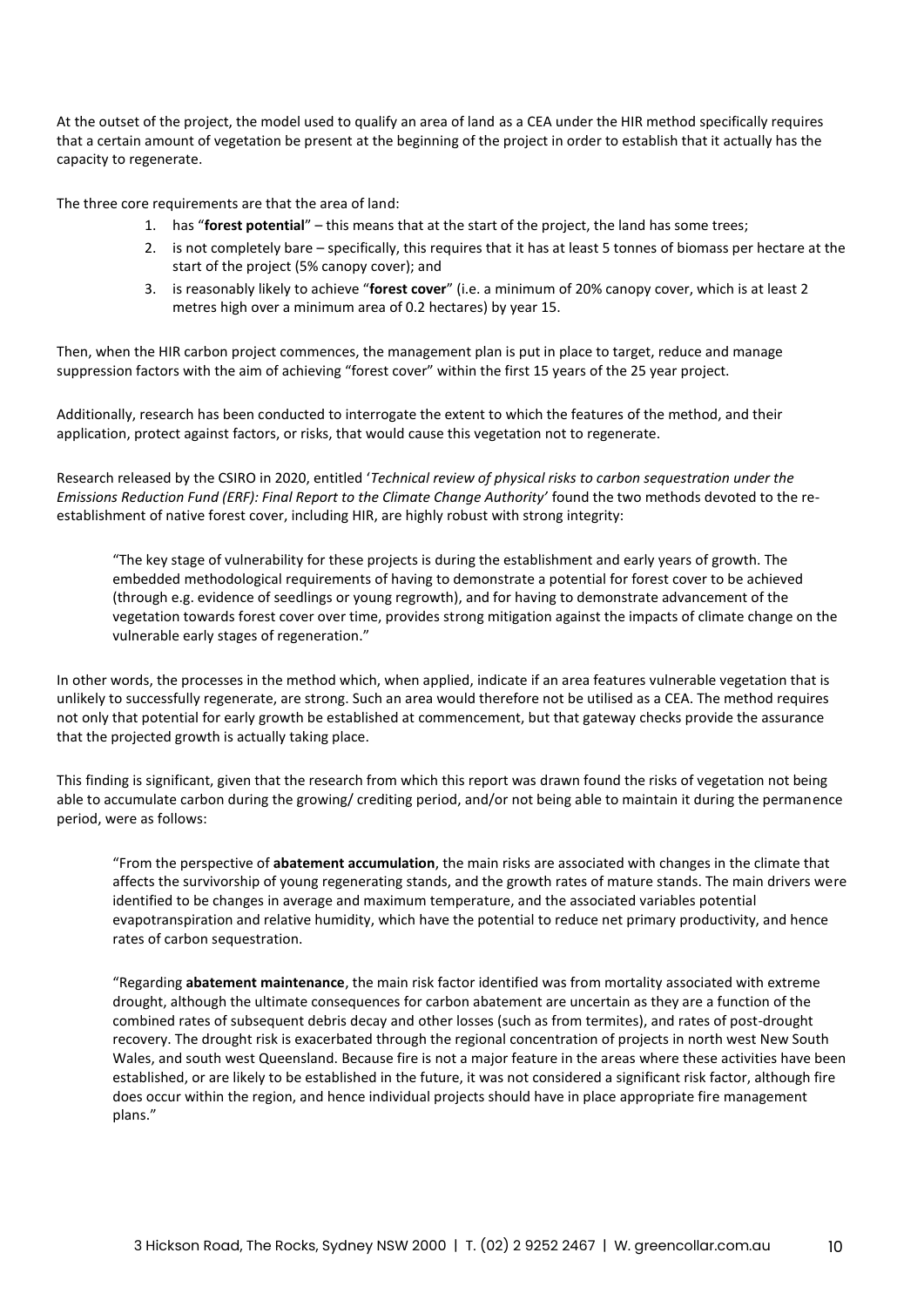These findings are in effect saying that the management plan and associated forecast for the project, in taking these risks into account, means that the likelihood of growth taking place - of carbon abatement accumulating and maintaining - will be robust and highly reliable.

## <span id="page-10-0"></span>Criticism 2: Pre-existing mature vegetation is being captured in the results

Exclusion of existing forest is the most heavily scrutinised area of the HIR method and subject to rigorous design, measurement and accounting.

As explained, it is critical to understand that the methodology specifically requires a certain amount of vegetation to be present,at the time of the initial stratification and modelling commencement, in order to establish that it has forest potential and actually has the capacity to regenerate.

On top of the three core requirements described above, land is only considered eligible if it has not achieved 'forest cover' at any time in the preceding ten year baseline period - and, as explained, this needs to have been evidenced before commencement of the project and issuance of ACCUs.

In actuality, at the start of an HIR project, an area of land that has met these tests would generally feature small saplings, seedlings and grasses. There might be a few scattered trees left, which provide shade and shelter, but regrowth across the area of land would have been kept down by cattle and/or feral herbivores walking over it, breaking it at the root and grazing, or by land clearing activity (i.e., 'suppression', meaning that trees have not gotten the chance to grow and reach forest cover).

(Where existing, non forest cover vegetation is present within a CEA, It is important to set the correct MSD in FullCAM so that the carbon stock present at project commencement is correctly quantified and removed from the crediting period abatement calculations.)

When the HIR carbon project commences, the management plan is put in place to target, reduce and manage suppression factors with the aim of achieving forest cover from this formative growth within the first 15 years of the 25 year project.

Finally, the HIR method specifically disqualifies areas of land from being counted as a CEA if they have existing forest cover. The method is so rigorous that, were the CEA to meet forest cover early - say, by the gateway check at year 6 - a question of additionality would likely arise (See below).

#### <span id="page-10-1"></span>Criticism 3: The measurement of carbon abated and sequestered is either incorrectly captured in the CEA, or taken from the entire property on which the project is being run

Once again, the features of the HIR method have repeatedly been found to 'protect' against incorrect measurement or the inclusion of areas outside the CEA.

The method prescribes that ONLY the CEAs can be measured: only their regeneration, and therefore carbon abatement and sequestration, can contribute to the measurement, calculation and issuance of ACCUs.

Of course, trees also grow on areas of a landholder's entire property outside of the CEAs. Given these are 25 year projects, different areas of the property, and different CEAs on it, will be at different stages of growth. As they are living landscapes, both CEAs and non CEA areas of a property will be accumulating vegetation growth over time.